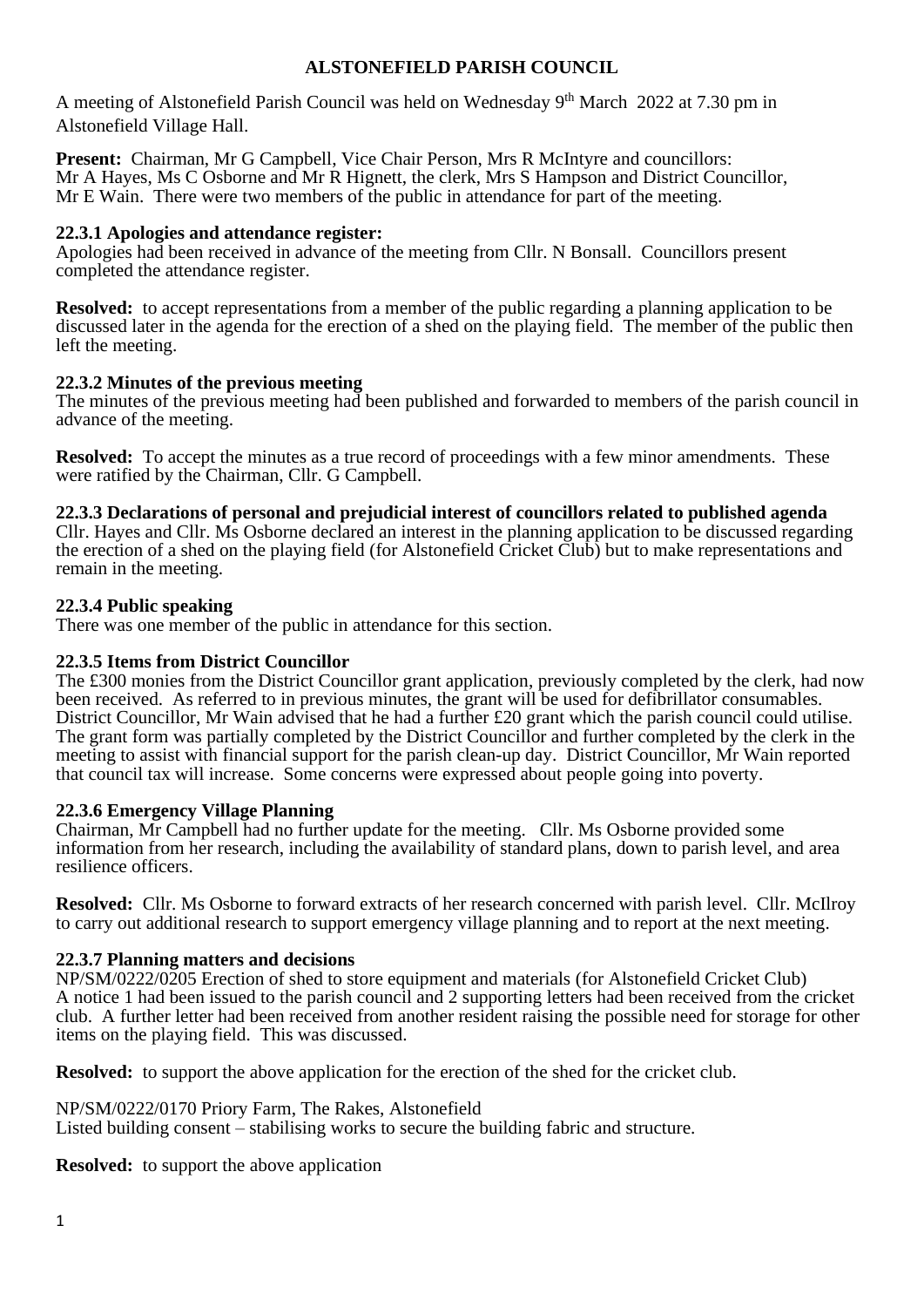A planning decision notice was granted for Alstonefield Hall listed building consent, repair and reinstatement of the east gable.

### **22.3.8 Consultation - Developer Contributions Supplementary Planning Document (SPD) on Affordable Housing for Staffordshire Moorlands District Council**

Staffordshire Moorlands District Council (SMDC) is seeking comments on the above which will set out guidance on affordable housing, open space, education, health etc. Comments had been requested by  $7<sup>th</sup>$  April 2022.

**Resolved:** to not forward any comments to the above item.

#### **22.3.9 Financial matters (items of expenditure and income), lengthsmen, the clerk, maintenance, car parks, Alstonefield Cricket Club, consideration of financial contribution to community newsletter/magazine**

**Resolved:** Following clarification after the last meeting, to pay the sum of £50 to assist with the production the community magazine

| Cq 1454 | S Hampson      | March clerk's salary                             | £199.95 |
|---------|----------------|--------------------------------------------------|---------|
| DD      | <b>HMRC</b>    | Income tax                                       | £50     |
| Cq 1455 | Community Mag. | Donation to production of magazine (Section 137) | £50     |
| Cq 1456 | S Hampson      | Reimbursement for new file and postage           | £8.39   |
| Cq 1457 | Mr I Redfern   | Lengthsman duties (invoice 510)                  | £88     |
| Cq 1458 | Mr I Redfern   | Mower service and parts (invoice 511)            | £162.64 |

Mr Redfern had forwarded a communication advising that his hourly rate would increase in connection with mowing the playing field. There was no request to increase the hourly rate associated with lengthsman duties.

**Resolved:** to pay the increased hourly rate to Mr Redfern, as detailed above.

The NALC clerk's salary award had been received backdated to 1 April 2021 ( in this case to the date of the start of the new clerk's contract). The clerk's pay awards are linked to NALC rates and terms and conditions.

**Resolved:** to accept the pay award as detailed above. This will be dealt with by the council's payroll company.

Car park monies had kindly been collected by Cllr. Mr Hayes in the sums of £45.62 and £39.28

### **22.3.10 Bank account signatories and arrangement of direct debits for regular items, including the website**

Chairman, Mr Campbell and Cllr Bonsall had completed necessary sections on line to arrange for the addition of Vice Chairman, Cllr. Mrs McIntyre and Cllr. Mr Hignet as authorised signatories. Mr Hignet confirmed that he had received confirmation to become a signatory.

The clerk had previously advised members that she had successfully completed documentation with an organisation to receive £400 towards the lengthsman's costs back to March 2021. Precept documentation had been submitted to SMDC and will be received in 2 instalments after 1<sup>st</sup> April.

Chairman, Mr Campbell reported that he has now taken over the management of the domain name for the website. Cheques will not be accepted for payment. The invoice will detail the parish council's name.

**Resolved:** to reimburse Chairman, Mr Campbell for future payments associated with the website.

Section 137 limit has now been increased to £8.82 per elector.

## **22.3.11 Queen's Diamond Jubilee**

Cllr. Ms Osborne questioned why the parish council was not taking the lead with celebrations to mark the Queen's Diamond Jubilee. Chairman, Cllr. Mr Campbell provided background to this and that Alstonefield Village Hall committee will be organising some events along with other village groups. The clerk had recently ordered a box of mugs to commemorate the jubilee and these had been received by the Chairman.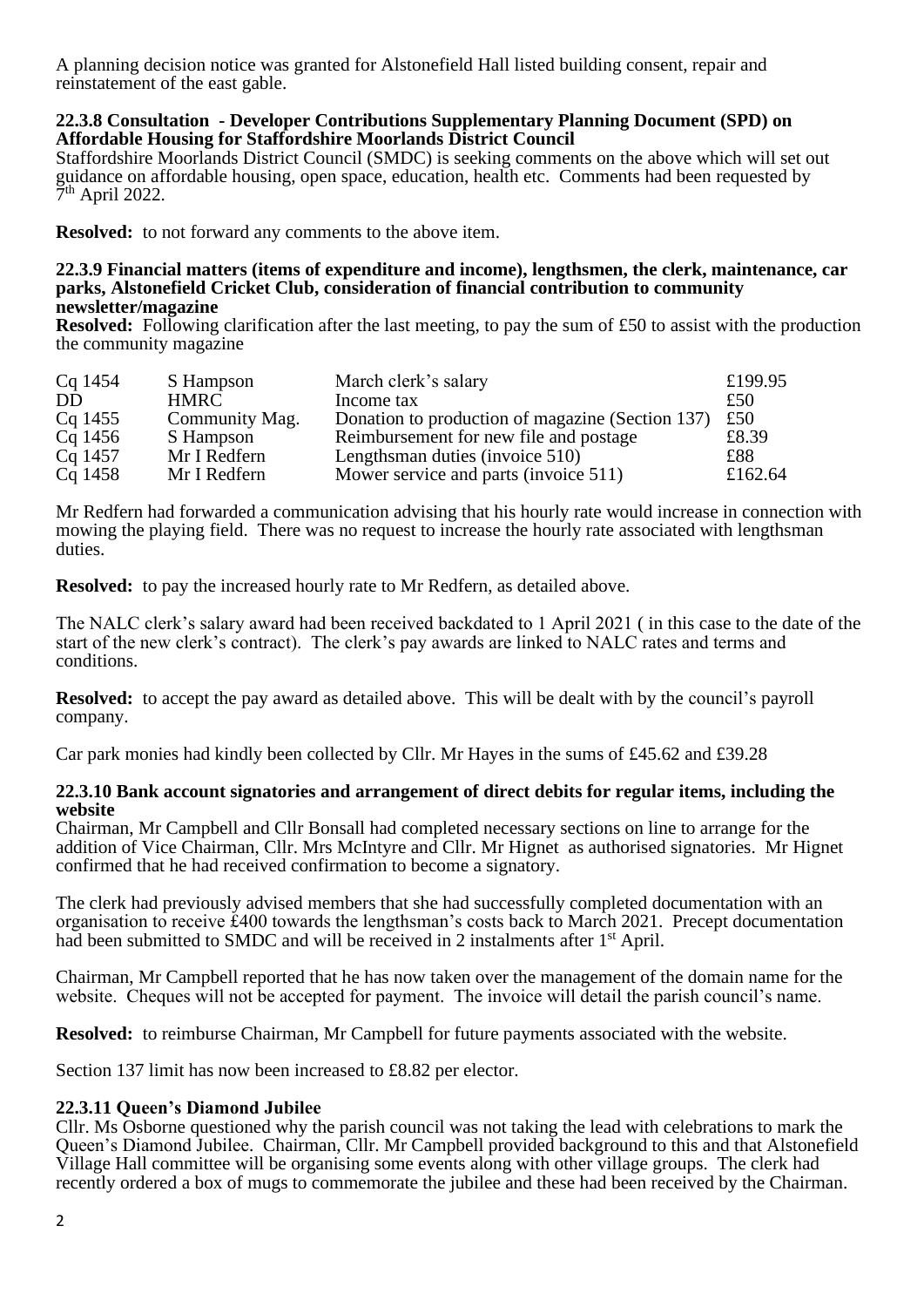**Resolved:** Chairman, Cllr. Mr Campbell to attend a forthcoming jubilee meeting scheduled at the village hall, a few days after the parish council meeting and will report back at the April parish council meeting.

Correspondence had been received from The Royal British Legion regarding planting a tree as part of the Queen's green canopy and displaying a veteran-made plaque. Information on beacon events had also been received. Members discussed beacons, possible locations, limitations of land designated as Special Scientific Interest and health and safety issues. Cllr. Ms Osborne reported that Warslow Silver Band will play towards the end of June.

Cllr. Ms Osborne provided an illustration of a wooden bench, with a carved inscription to mark the Queen's Jubilee. Cllr. Ms Osborne advised that she intended to raise funds for this bench.

**Resolved:** to grant permission to site a commemorative bench on the playing field. **Resolved:** to report information regarding the Queen's Jubilee at the next meeting.

## **22.3.12 Parish clean up day**

This will take place on  $26<sup>th</sup>$  March. A risk assessment had been prepared. Some areas for attention were discussed including pruning some over hanging trees.

**Resolved:** Chairman, Cllr. Mr Campbell to produce posters to publicise the event.

### **22.3.13 Benches**

In addition to the jubilee bench referred to under agenda item 22.3.11, Cllr. Ms Osborne requested permission to site a memorial bench near Harpur Crewe Cottages on the grass verge. This is an existing memorial bench requiring alternative relocation. The parish council members had no objection as it was not a new memorial bench but acknowledged that the site referred to would require permission from the housing association. Mr Hayes advised that strimming/mowing around benches would take additional time.

**Resolved:** Cllr. Ms Osborne to make enquiries with the housing association.

### **22.3.15 War Memorial maintenance**

Cllr. Ms Osborne had been in contact with the monumental mason who had previously undertaken work on the War Memorial. The contractor will revisit the memorial to provide a quote for repairs and will clean the memorial free of charge. The soft stone is difficult to clean. It not listed structure but lies within the curtilage of the church yard. Minor repairs have been undertaken by the church with bigger repair costs being shared between the church and parish council. Significant expenditure may require grant funding.,

## **22.3.15 Playing Field, Cricket fixtures, car boot sales, Leaden Boot Challenge, ROSPA inspection**

The clerk had forwarded details of playing field bookings to date, including car boots sales and cricket fixtures. The Leaden Boot Challenge will take place this year on 22nd May and the clerk had received a request to use the playing field car park to provide parking facilities for the event. Details of insurance for the event had also been forwarded to councillors, in advance of the meeting. In addition, a request from a resident had also been received to use the field for wedding purposes, up to 23:00.

**Resolved:** to approve the use of the playing field car park for the Leaden Boot Challenge and the playing field for the private wedding celebration. The parish council to waive charges for the Leaden Boot Challenge due to the charitable nature of the event.

**Resolved:** to amend the playing field booking form to detail all events must cease by 23:00 with no overnight parking.

## **22.3.16 Future meeting dates**

These had been prepared by the clerk and discussed by councillors.

**Resolved:** to publicise these on the website.

## **22.3.17 Items for the Community Magazine**

**Resolved:** to place an article in the magazine advising that the Homestead Garden is to be let and for interested parties to see the noticeboard for details and to contact the parish council.